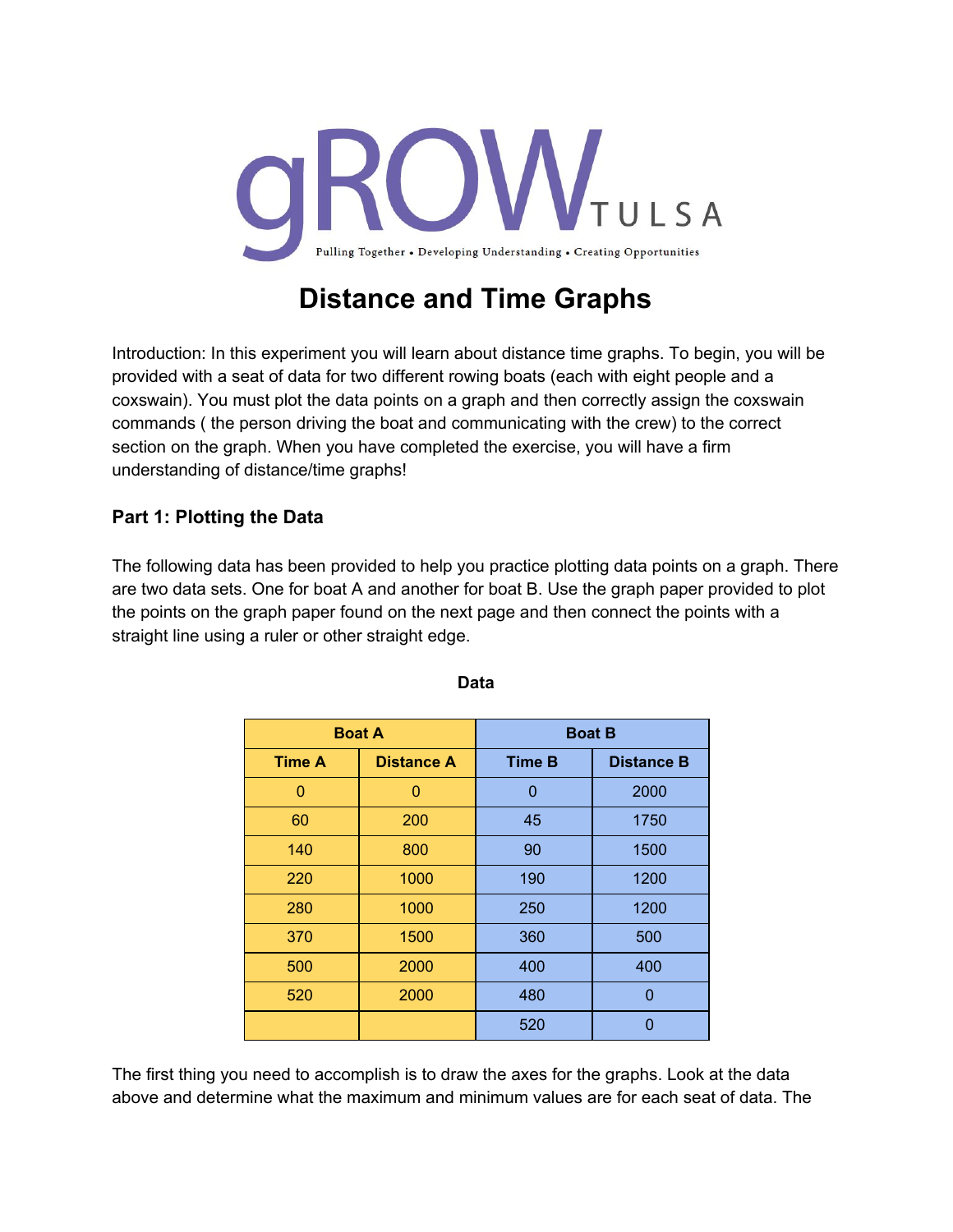time variables should be plotted on the horizontal (X) axis and the distance data points should be plotted on the vertical (Y) axis. Ideally, when you plot a graph, your data should fill as much of the graph area as possible, so the viewer has the opportunity to get a good view of the data.



## **Part 2: Understanding the graph.**

In this section you will be provided a series of "commands" from a coxswain. Each command has a alphabetic letter associated with it. When you identify which part of your graph corresponds the best, then mark the graph (in pencil) with the letter of the coxswain command. To make it more manageable, the coxswain commands have been divided into those from coxswain of boat A and those from the coxswain of boat B.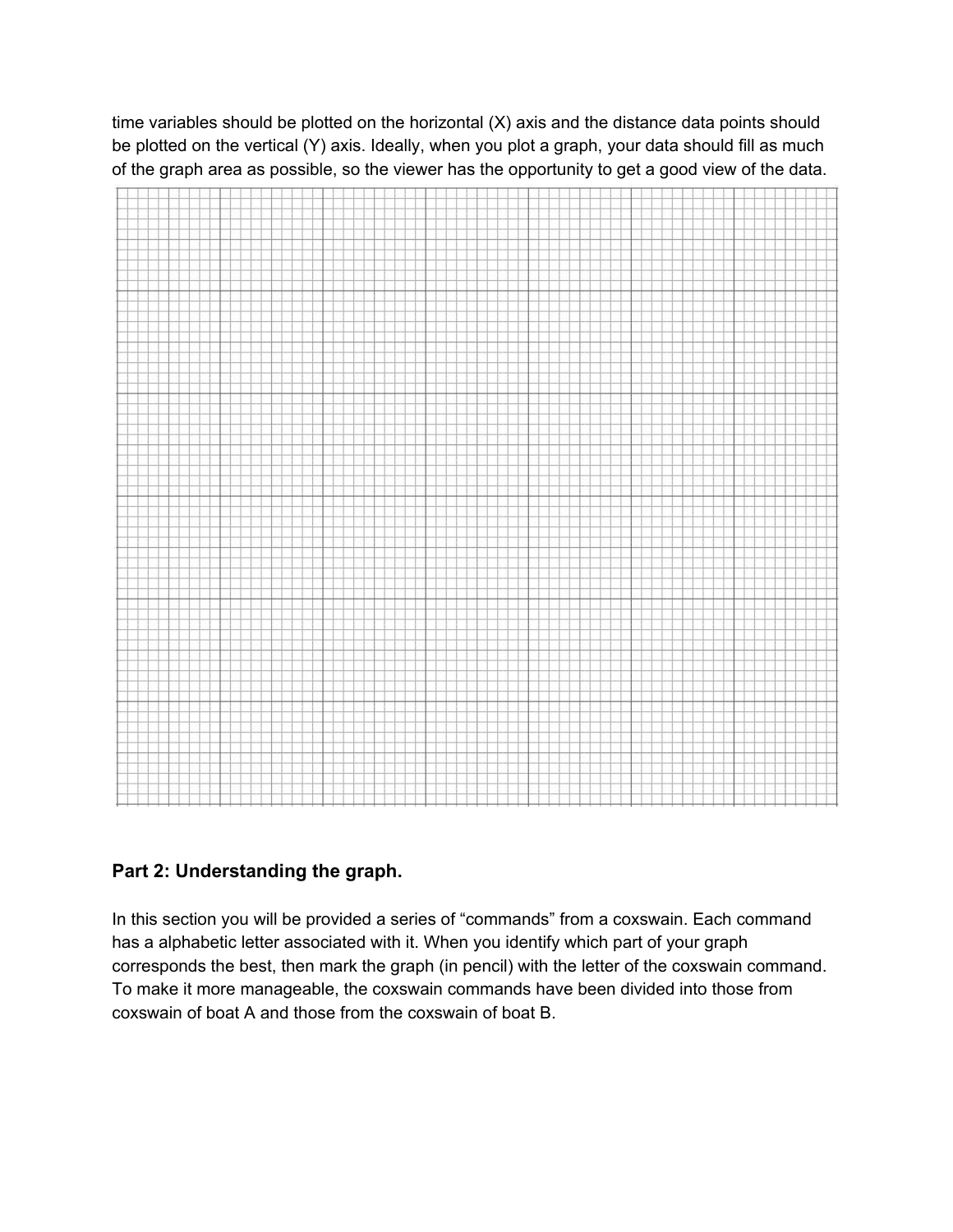#### **Coxswain Commands For Boat A**

**A**. "Ok, take the power down a little, we are going to row the last 200m toward the finish line as consistently as possible.

- **B**. "Ok, that's 800m gone, let's paddle really lightly"
- **C**. "Ok, stop the boat, we have reached the finish line".
- **D**. "OK, stop rowing, let's rest for a minute"
- **E**. "We are going to do a start and row really hard for 500m, Sit ready, ROW!!!"
- **F.** "Ready Start Rowing,"
- **G**. We have travelled about 200m, let's take the power up for the next 600m! Go Go!
- **H**. OK, we have rowed 1500m, drop the power a little.

#### **Coxswain Commands For Boat B**

**I**. "Hey, I see the another boat rowing by us in the opposite direction!", said the Cox.

**J.** "Ok, let's row 100m at a really slow pace".

**K**. We are going to row a 700m piece from here. Sit ready and let's hit the power! As fast as you can row!!!

**L**. "OK, stop rowing, we have reached the 1200m point of the race course, we will rest for one minute. I can see another boat approaching in another lane!"

**M**. "Let's row the last 400m of our row with our sprint power toward the start line of the race course".

**N.** "OK, crew, we are currently at the finish line of the race course and will row toward the start line. Let's start with a 500m piece. Are you ready? Row Hard!!

**O**. "OK, that's our 500m piece complete, let's power down and cruise for the next 300m.

#### **Part 3: Further Analysis**

1. How can you tell that the boat is not moving by looking at the graph?

2. Between which letters is boat A moving the fastest? How can you tell by looking at the graph?

3. Which boat reaches its destination first?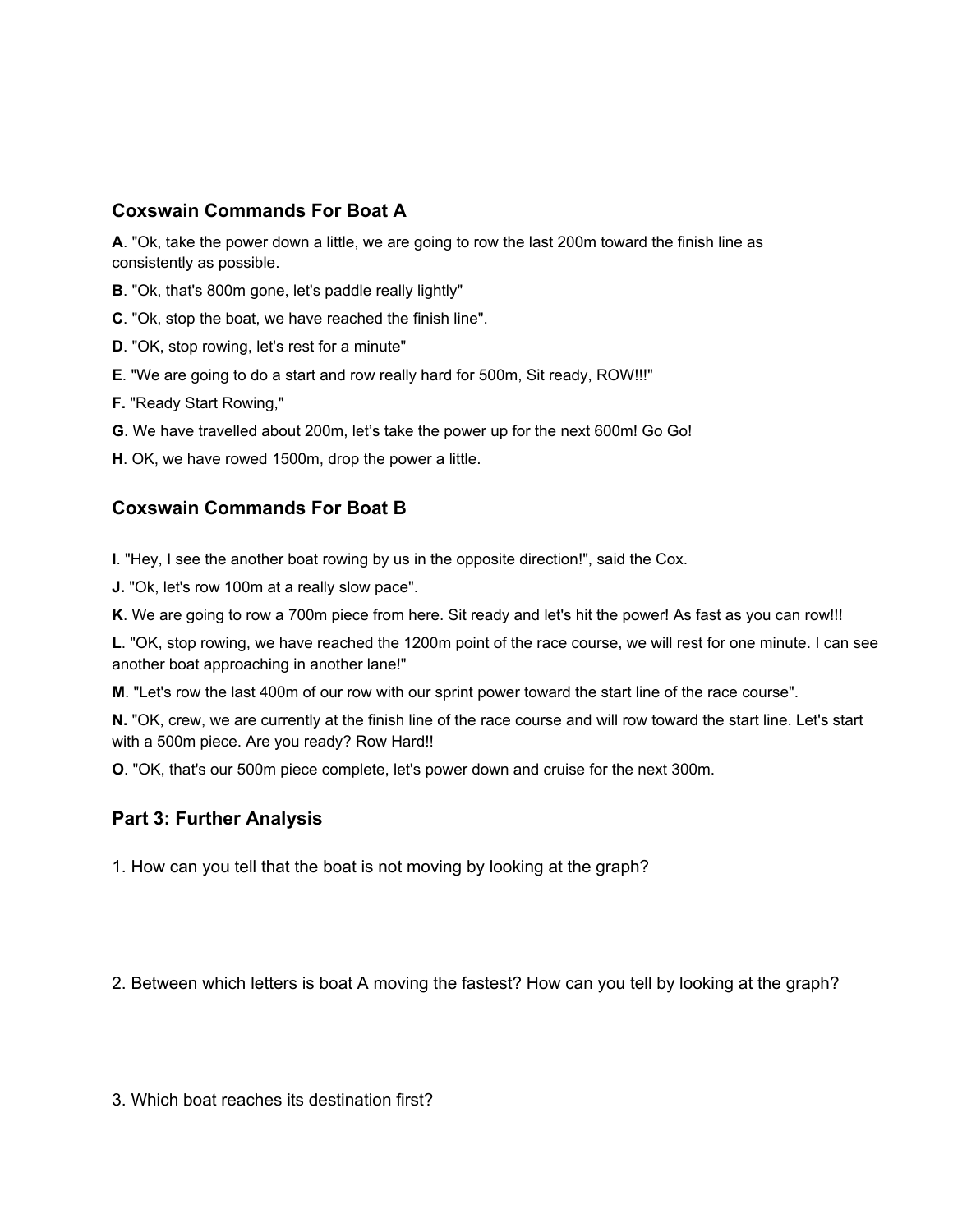4. At what distance on the race course do the two boats pass each other?

5. What it the total amount of time it takes each boat to travel the 2000m distance?

#### **Lab Extension**

Now it is your turn to create your own data. You will need a partner to help you record your data when you row. You will also return the favor for them when they row and record their data.

After a good warm up and stretch on the rowing machine, set your monitor up to read 1000m. Row the piece recording you distance and time every 20 seconds for the entire piece. Use your data to construct a time, distance graph for your row. Try to vary the intensity of your effort as you row for different direction, but keep moving the entire distance!

On the next page is a data table to help your partner record your data as you row. .Print off as many copies as there are in your group.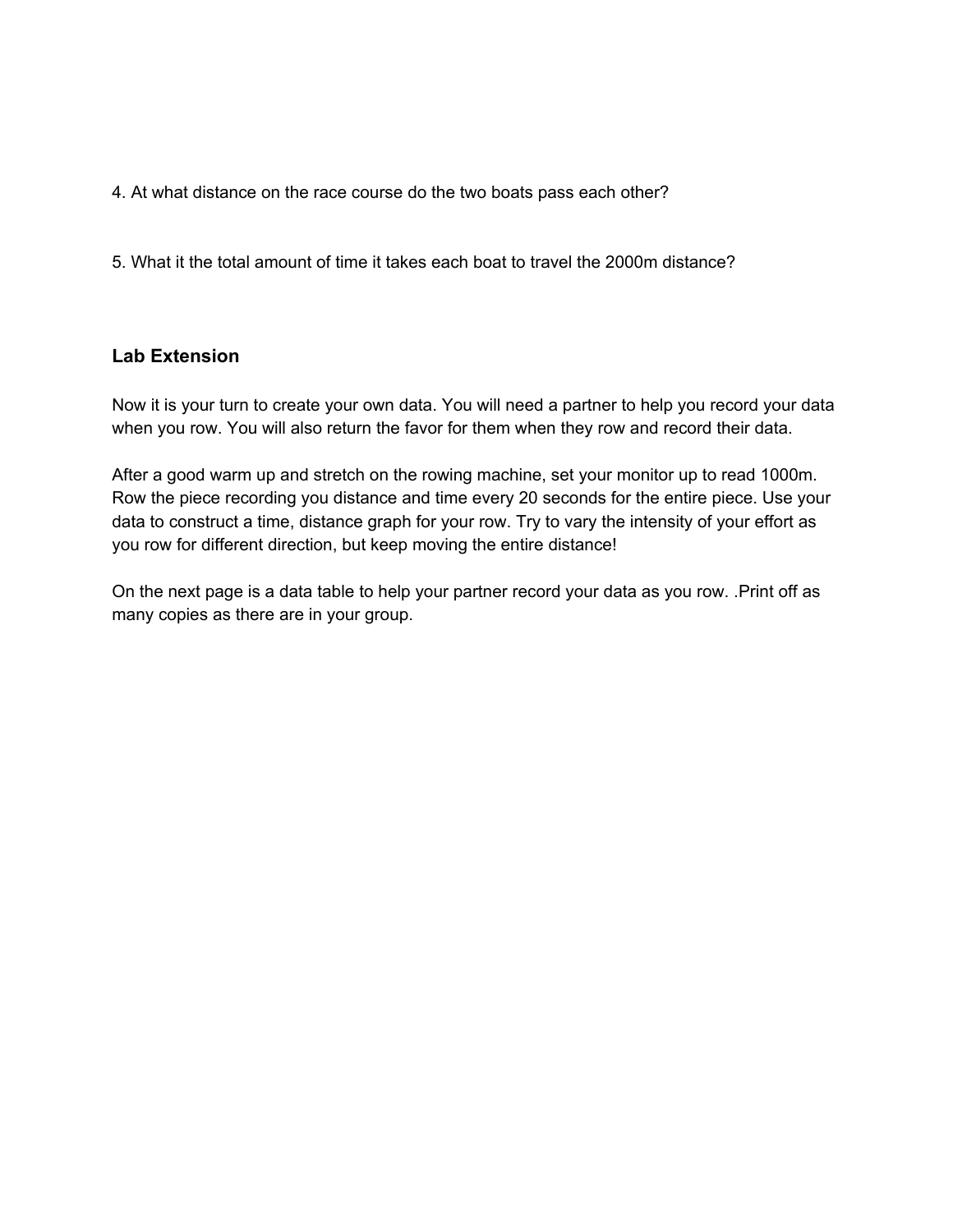| Time (seconds) | <b>Current Distance Travelled (Meters)</b> |
|----------------|--------------------------------------------|
| $\pmb{0}$      | $\pmb{0}$                                  |
| $20\,$         |                                            |
| $40\,$         |                                            |
| 60             |                                            |
| $80\,$         |                                            |
| 100            |                                            |
| 120            |                                            |
| 140            |                                            |
| 200            |                                            |
| 220            |                                            |
| 240            |                                            |
| 260            |                                            |
| 300            |                                            |
| 320            |                                            |
| 340            |                                            |
| 360            |                                            |
| 380            |                                            |

### **Sample Data Table**

When you have recorded your data. Plot your data on the graph paper provided.

Remember to look at your minimum and maximum values for each variable and adjust your axes so that your graph data will fill most of the graph area. Plot time on the horizontal axis and distance on the vertical axis.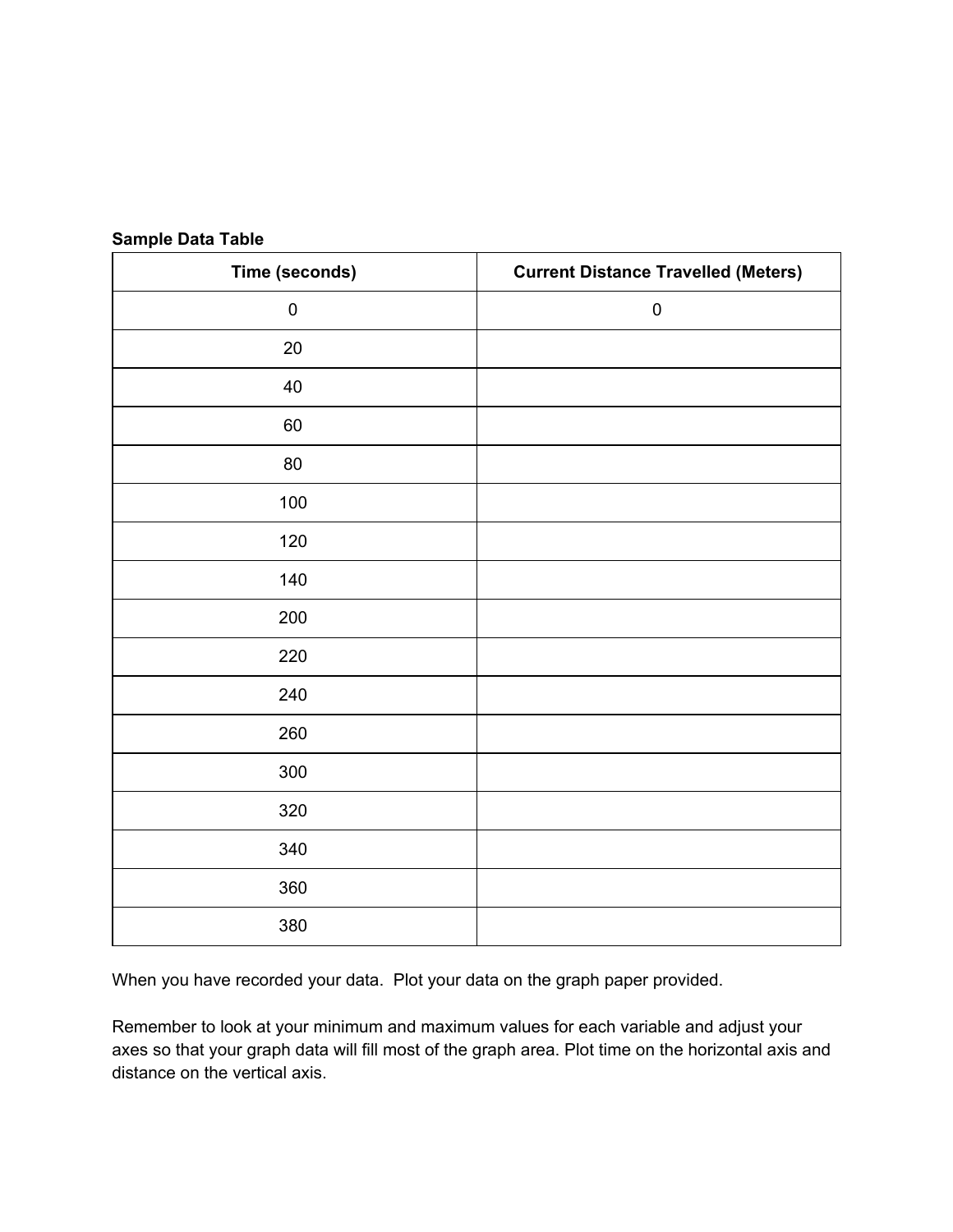

# **Teacher Key**

#### **Part 3: Further Analysis Answers**

1. How can you tell that the boat is not moving by looking at the graph?

#### The line is horizontal on that particular part of the graph

2. Between which letters is boat A moving the slowest? (not including the point where the boat is not moving) How can you tell by looking at the graph?

The points between B and D, because the slope of the line is the least compared to all other parts of the graph.